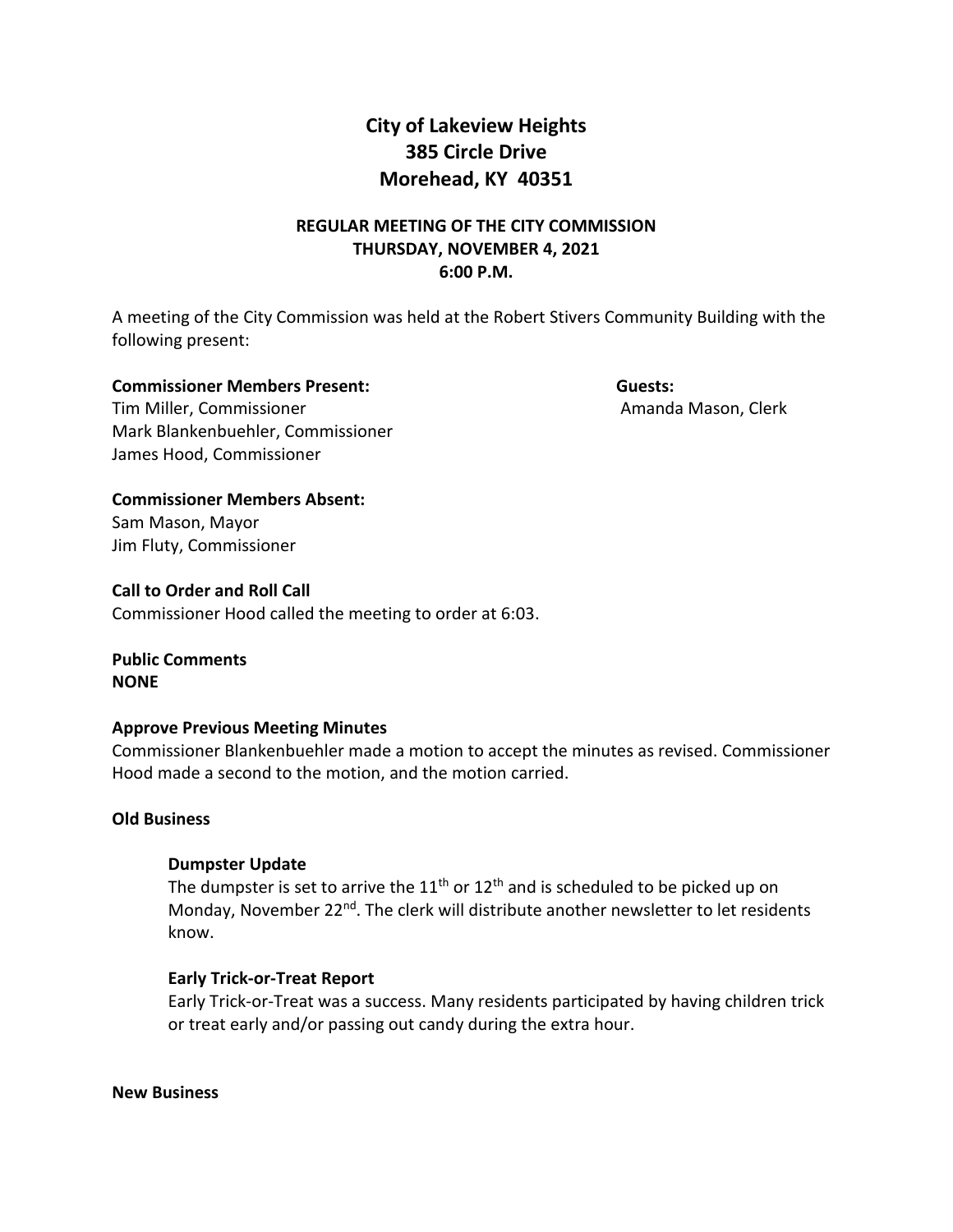### **Treasurer's Report**

The clerk presented the monthly financial report. It was noted that CARES still showed on one part of the report. Commissioner Miller made a motion to accept the report with CARES act correction. Commissioner Blankenbuehler made a second to the motion, and the motion carried.

### **Leaf Collection Bids**

Tyler Brown submitted a bid. He indicated he would collect leaves on one specific date and all residents must have their leaves at the end of the road by the morning of that date. The leaves collected would be dumped behind the city building. He would complete these services for \$2000.

Adam Mattingly submitted a bid. He indicated that if collection took one day, he would charge \$2500. If collection took two days, he would charge \$4500. All residents would have to have leaves at the end of the road on the specified day.

The commissioners discussed the bids and agreed that the second bid was a little confusing when it came to second day services. Commissioner Miller made a motion to accept the \$2000 bid from Tyler Brown, Commissioner Blankenbuehler made a second to the motion, and the motion carried.

#### **Leaf Collection Dates**

The commissioners discussed a range of dates that would work well for city-wide leaf pick-up. The pick-up is normally near the end of November. After considering the date on which Thanksgiving fell, the commission narrowed the date range down to the week after thanksgiving. Commissioner Miller made a motion to request Mr. Brown pick-up leaves sometime during the week of November 29<sup>th</sup> to December 3<sup>rd</sup>. Commissioner Blankenbuehler made a second to the motion, and the motion carried.

# **Zoom Video Conferencing Bill**

Mayor Mason notified the commissioners that the Zoom subscription had expired. It will cost \$158.89 to maintain the current services which will allow meetings to be livebroadcasted on Facebook.

Commissioner Blankenbuehler made a motion to continue the subscription to Zoom for the next year. Commissioner Miller made a second to the motion, and the motion carried.

# **Open Chair**

#### **Opioid Settlement**

Commissioner Blankenbuehler registered Lakeview Heights in the Opioid Settlement discussed at a previous meeting and requested the paperwork to participate. He confirmed that money could be used for distribution of educational information to